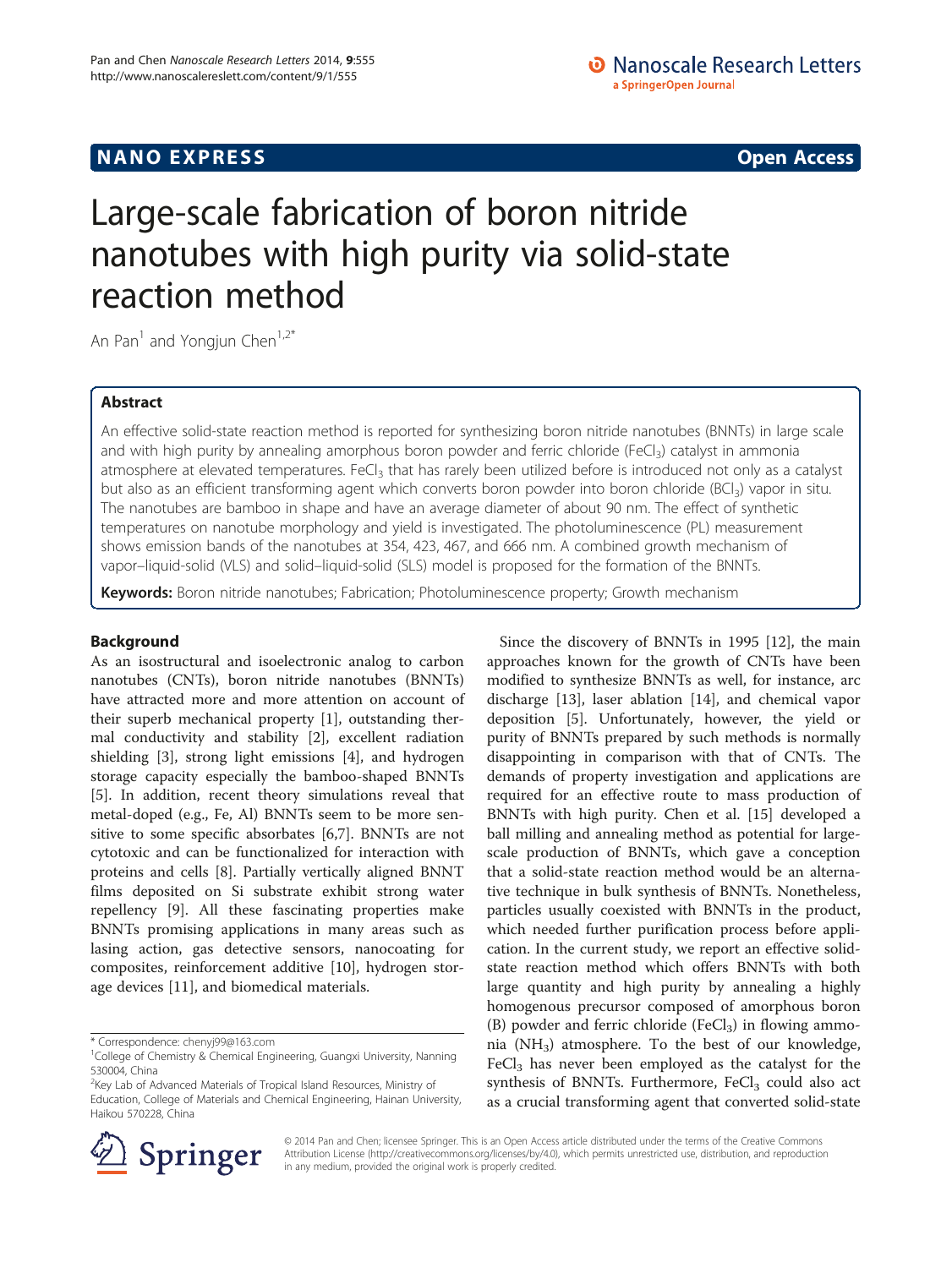B powders to gaseous boron chloride  $(BCI<sub>3</sub>)$  in situ. The gaseous BCl<sub>3</sub> possessed high reaction activity and guaranteed the formation of BNNTs under  $NH<sub>3</sub>$  flow. The effect of synthetic temperature on the morphology and the growth mechanism of the BNNTs was discussed in detail. The photoluminescence (PL) property of the synthesized BNNTs was also investigated.

### Methods

#### Synthesis of BNNTs

In a typical procedure, amorphous B powders and FeCl<sub>3</sub>  $\cdot$  6H<sub>2</sub>O with a molar ratio of 1:0.05 were selected as the raw materials. Firstly,  $FeCl<sub>3</sub> \cdot 6H<sub>2</sub>O$  was dissolved in absolute ethyl alcohol, then B powders were added into the solution. The mixture was stirred and heated in the water bath at 40°C for 2 h in order to evaporate the solvent. Then the obtained paste-like mixture was dried at 55°C to thoroughly remove the ethanol. After, a highly homogeneous distributed precursor was prepared. The precursor was loaded into an alumina boat which was placed at the center of a tube furnace. Before heating up, high-purity  $NH<sub>3</sub>$  flow was introduced to flush out the residual air in the chamber. Then the furnace was heated to 1,200°C at 50 mL min<sup>-1</sup> NH<sub>3</sub> flow and maintained for 5 h. Finally, the furnace was naturally cooled to ambient temperature under the protection of  $N_2$  flow.

#### Characterization of BNNTs

Afterwards, it was found that the color of the upper layered staring materials changed from brown into white; the white product was characterized to be BN nanosheet self-assembled microwires and will be discussed elsewhere. Beneath the white product, a gray product was obtained in the boat. The gray product was collected and characterized by scanning electron microscopy (SEM, Zeiss Merlin; Carl Zeiss AG, Oberkochen, Germany), transmission electron microscopy (TEM) and high-resolution TEM (HRTEM, JEOL JEM-2011; JEOL Ltd., Tokyo, Japan) equipped with X-ray energy dispersive spectrometer (EDS), and electron energy loss spectroscopy (EELS, FEI Titan 80–300; FEI, Hillsboro, OR, USA). The PL property of the product was

measured at room temperature (Edinburgh FLS920, 300-nm excitation; Edinburgh Instruments, Hertfordshire, UK).

### Results and discussion

The SEM images of the as-synthesized sample are shown in Figure 1. Low-magnification image (Figure 1a) exhibits that a large quantity of one-dimensional (1D) nanostructures is synthesized. The nanostructures are dense and relatively pure (no obvious particles can be observed). Figure 1b shows the high-magnification image of the nanostructures. It reveals clearly that the nanostructures are bamboo in shape (i.e., nanotubes) with smooth surfaces. The diameters of the nanotubes vary from 20 nm to more than 100 nm with a mean value of about 90 nm. Further magnified image (the inset) shows a particle attached at the end of a nanotube, which is normally regarded as a typical symbol of vapor–liquidsolid (VLS) growth model.

The TEM image shown in Figure [2](#page-2-0)a illustrates more clearly that the nanostructure is a bamboo-shaped nanotube composed of a series of hermetical compartments that are tightly connect together. At the same time, catalyst particles are observed within the cavity of the nanotube, which is consistent with the SEM observation. Figure [2b](#page-2-0) demonstrates the HRTEM image of a joint connecting the wall and the compartment of the nanotube. The lattice fringes of the wall and compartment can be clearly seen with interlayer spacings of approximately 0.336 and 0.335 nm, respectively, which correspond to (002) planes of hexagonal BN (h-BN) crystals. The slight difference of interlayer spacings between the wall and compartment can be attributed to the measurement error. Figure [2c](#page-2-0) is the EDS spectrum taken from the nanotube walls, demonstrating major peaks of B, N, and Cu with small amounts of O, Fe, and Cr. The Cu peaks should come from the copper TEM grid, while O peak is ascribed to the slight surface oxidation or oxygen adsorption of the nanotube in air. The weak Fe peaks should be caused by the inclusion of FeCl<sub>3</sub>. We speculate that Cr signal may come from the impurities in the raw materials. Therefore,

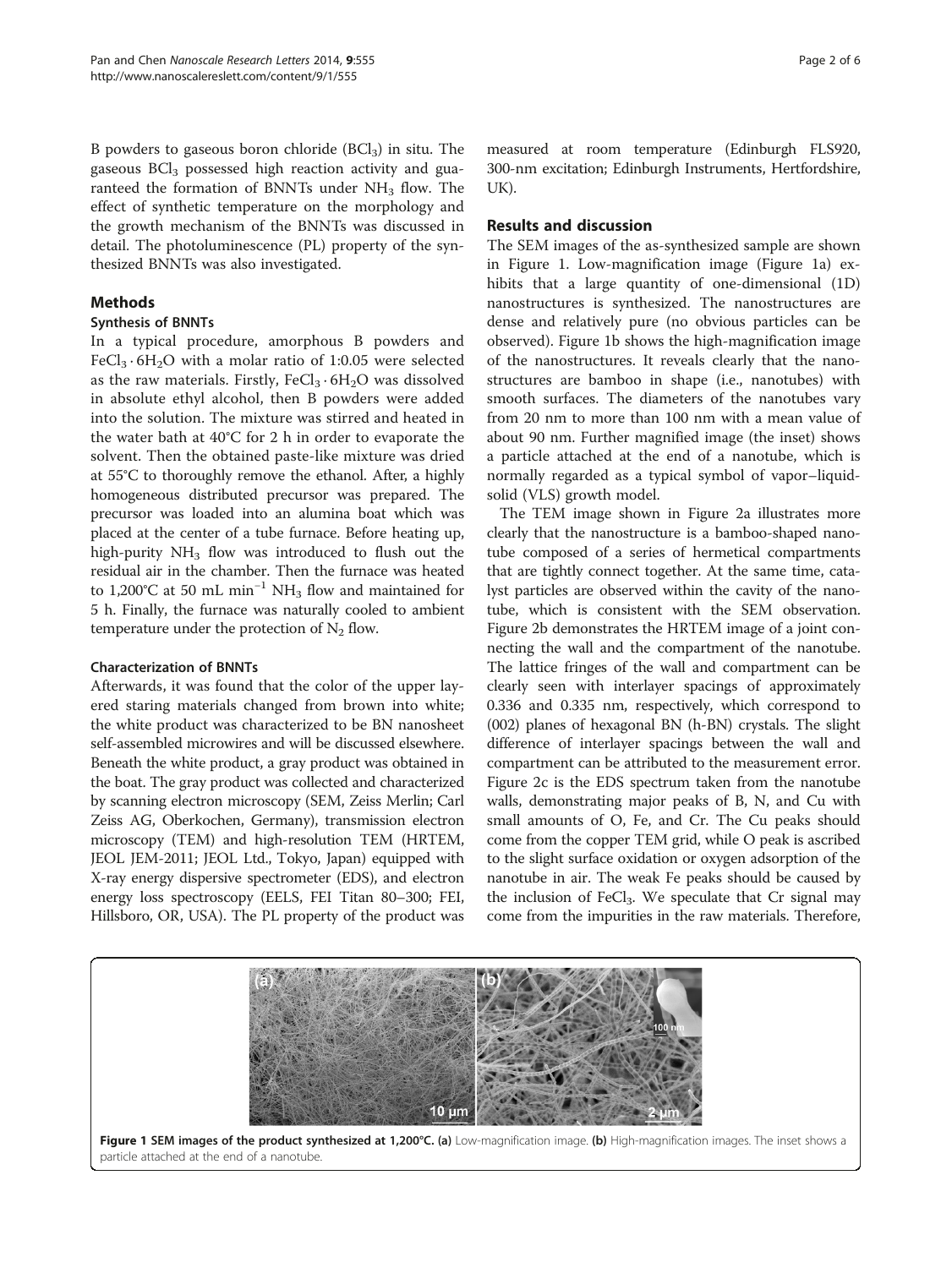<span id="page-2-0"></span>

it can be roughly concluded that the nanotube is composed of BN. Figure 2d shows the EDS result of an encapsulated particle. Dominating peaks of B, N, Fe, and Cu along with a low level of Cr are detected. Apparently, the intensity of Fe signal increases dramatically. It is therefore believed that Fe-containing alloy droplets exist historically during the growth of BNNTs. The chemical composition of the nanotube is further determined by means of EELS. Figure 2e depicts a typical EELS spectrum that has two pronounced adsorption peaks of B and N characteristic K-edges at 188 and 401 eV, respectively. For each K-edge adsorption, a discernible π peak accompanied by a broad σ\* peak can be observed, which is a representative feature of an sp<sup>2</sup>-hybridized state. Hence, it is confirmed that the synthesized product comprised bamboo-shaped BNNTs.

Figure 3 shows the PL property of the BNNTs. Four main emission bands centered at 354, 423, 467, and 666 nm are observed. Normally, the possibility of a material to demonstrate luminescence relies on the intrinsic band edge structure and other internal or external factors (intrinsic/extrinsic defects) [[16](#page-4-0),[17](#page-4-0)]. Some PL emission peaks in the range 300 to 400 nm have been reported [[18-21\]](#page-4-0) that originate from residual impurities such as carbon and oxygen [[22](#page-4-0)] rather than interband transitions. Therefore, the band at about 354 nm in our study could be assigned to the impurity centers (possibly

attributed to oxygen impurities, as is supported by the EDS result). The emission bands located at 423 and 467 nm could be attributed to the intrinsic emission from bamboo-shaped BNNTs, which possess a great deal of bent layers and associated defects similar to the cupshaped BN layers in the bamboo-shaped nanotubes [\[4](#page-4-0)]. There have been no correlated reports on the PL band

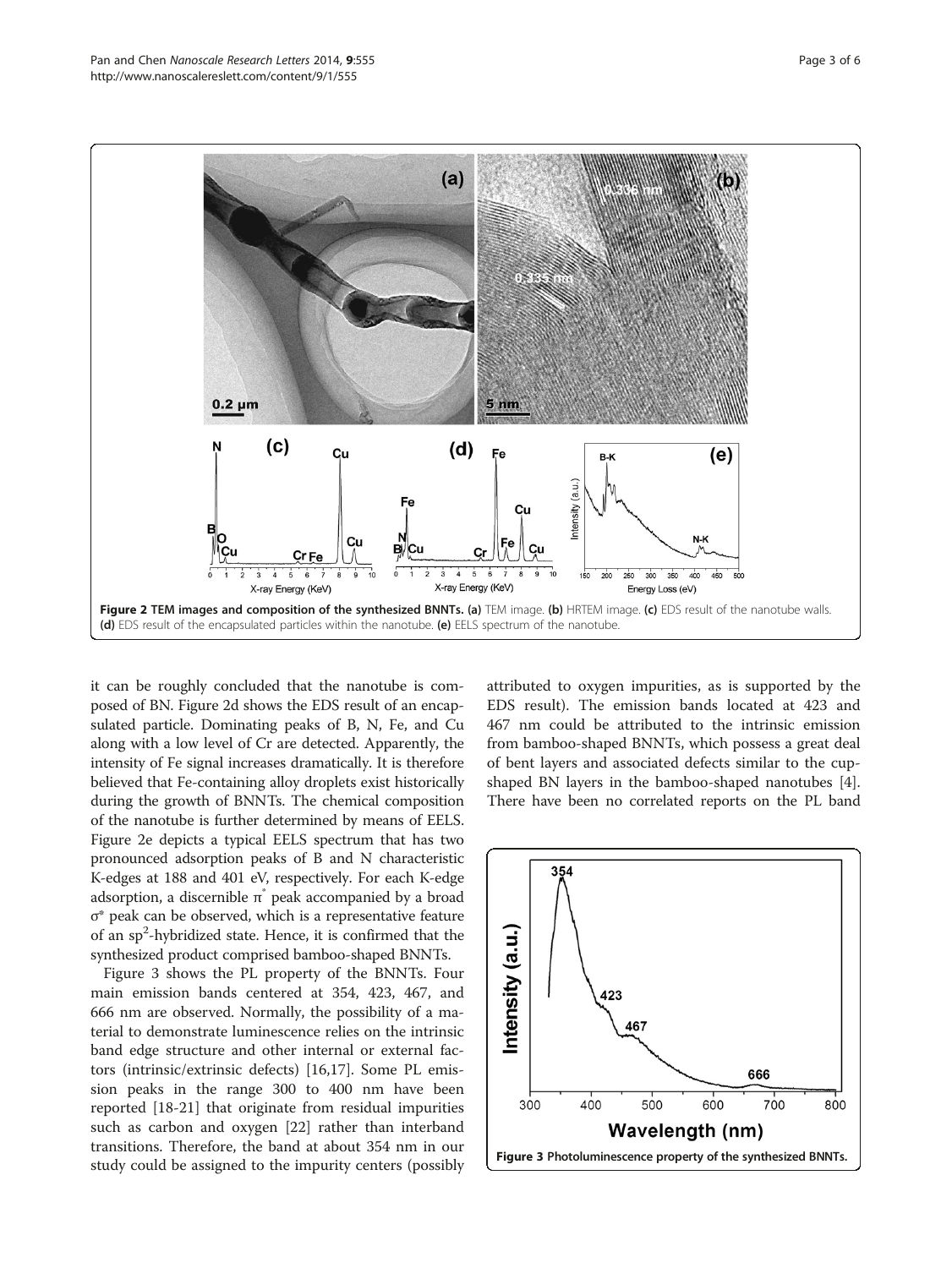<span id="page-3-0"></span>located at 666 nm for h-BN. However, Zhu et al. stated that the emission band at 700 nm of BN whiskers might originate from defect-trapped states (vacancy-type defect) and a quantum confinement effect [[23](#page-5-0)]. Long-wavelength PL emissions at 728 and 703 nm were reported by our group in BN nanowires [\[24\]](#page-5-0) and nanotubes [[25](#page-5-0)] due to the intrinsic lattice defects as well. Chen et al. [[4](#page-4-0)] interpreted 680-nm PL emissions in periodic yard-glass-shaped BNNTs to be ascribed to the lattice defects in the periodical structures and their inserting connection mode. Therefore, it is reasonable that intrinsic lattice defects are responsible for the emission band at 666 nm in the current study.

Figure 4a,b shows the SEM images of the product synthesized at 1,150 and 1,250°C, respectively. No nanotubes can be observed in the case of 1,150°C (Figure 4a). When the temperature increases to 1,250°C, the yield of BNNTs decreases obviously and considerable amounts of particles are formed in the product (Figure 4b). Moreover, careful observation from the enlarged image (the inset) reveals that the nanotubes are generally in the form of a quasicylindrical structure.

Based on the results described above, the growth process of the BNNTs is illustrated as follows:

$$
\begin{array}{rl} 6FeCl_3 \ (s) + & 2NH_3 \rightarrow & 6FeCl_2 + \ (g) & + N_2 \ (g) \\ \Delta G < & 0 \ (temperature \ in \ range \ of \ 0 {\sim} 1250^oC) \end{array} \eqno{(1)}
$$

$$
FeCl2(s) \rightarrow FeCl2(l)
$$
 (2)

FeCl<sub>2</sub>(I) 
$$
\rightarrow
$$
FeCl<sub>2</sub>(g)  
\n $\Delta G (1150 \sim 1250^{\circ}C) = -14.820 \sim -24.670 \text{ kJ}$  (3)

$$
3FeCl_{2}(g) + 2B (s) \rightarrow 2BCl_{3}(g) + 3Fe (l) \n\Delta G (1150 \sim 1250^{\circ}C) = -44.265 \sim -22.991 \text{ kJ}
$$
\n(4)

$$
3FeCl2(I) + 2B (s) \rightarrow 2BCl3(g) + 3Fe (I)
$$
  
 
$$
\Delta G (1150 \sim 1250^{\circ}C) = -88.726 \sim -97.000 \text{ kJ}
$$
  
(5)

$$
BCl_3(g) + NH_3(g) \rightarrow BN(s) + 3HCl(g)
$$
  
\n
$$
\Delta G (1150 \sim 1250^{\circ}C) = -216.077 \sim -226.045 \text{ kJ}
$$
\n(6)

At first, FeCl<sub>3</sub> is reduced to FeCl<sub>2</sub> by NH<sub>3</sub>. Along with heating up,  $FeCl<sub>2</sub>$  goes through a series of transformation from solid phase to liquid and gas phase (Equations 1, 2, and 3). Proved by the thermodynamic calculations,  $FeCl<sub>2</sub>$ boils up mildly, and liquid-phase  $FeCl<sub>2</sub>$  is more reactive than gas-phase  $FeCl<sub>2</sub>$  in transforming solid B powders into  $BCI<sub>3</sub>$  vapor at experimental temperatures (Equations 4 to 5). When the temperature reaches to 1150 to 1,250°C, Fe melts down partially and absorbs the surrounding vapors of  $BCl<sub>3</sub>$  and  $NH<sub>3</sub>$  to form Fe-B-N alloy droplets. When the concentrations of the BN species in the droplets are greater than the saturation threshold, BN shells begin to precipitate layer by layer around the droplets (Equation 6). The thickness of BN shell gradually increases, and the diameter of newly formed BN shell decreases with the inward growth of the BN shells. The increasing curvature caused by smaller diameter of the inner BN shell results in growing stress energy between the shells and the catalyst core [\[26\]](#page-5-0). When the stress energy reaches a certain degree, the molten core will be expulsed from the defective region of the BN shells and sequentially shrinks to locate at the door of the torn elongated BN shell. The expulsed catalyst core keeps on absorbing gas species and the next growth proceeds via the same way. The whole process is extremely similar to the VLS growth of bamboo-shaped BNNTs reported in literatures [\[27,28\]](#page-5-0). Particularly worth mentioning in the current study is that the catalyst core will be expulsed out wholly or partially depending on the value of stress energy, which can explain the TEM observation of discontinuous encapsulated particles within the compartment cavities of the nanotubes. As the described procedure occurs in cycles, bamboo-shaped structures are finally formed. It can be found that the growth process of the nanotubes not only involves the absorption and dissolution of  $NH<sub>3</sub>$  and  $BCl<sub>3</sub>$ from gas phase but also includes the relatively slow diffusion of B from solid phase to the alloy droplets, which

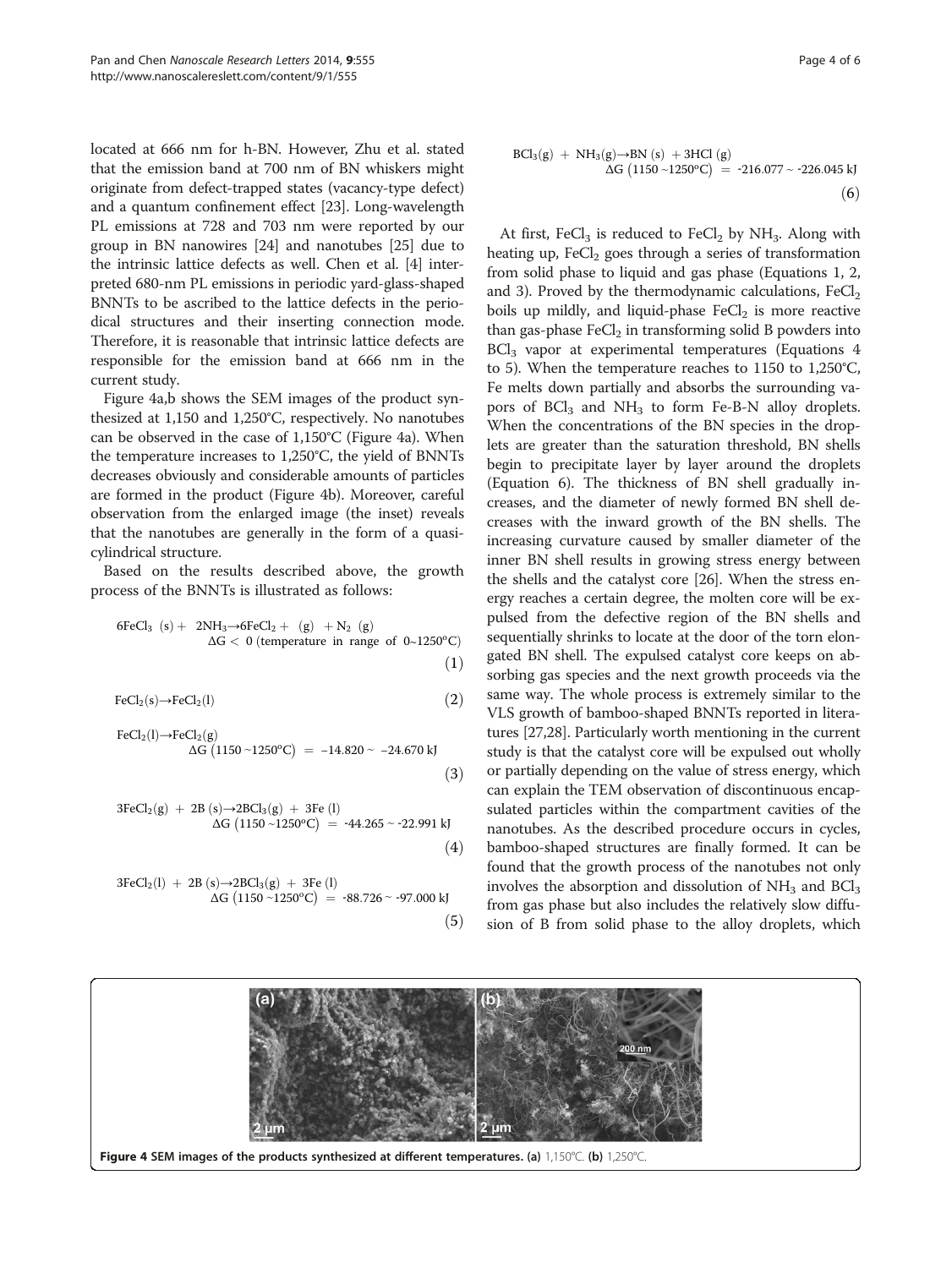<span id="page-4-0"></span>may determine the final growth rate of the nanotubes. Therefore, the growth of BNNTs in the current study follows a combination mechanism of VLS and solid–liquidsolid (SLS) models [[27,29](#page-5-0)].

When the temperature lowers to 1,150°C, the reactions (Equations [4](#page-3-0) and [5\)](#page-3-0) could still be carried out but the reaction rates reduce significantly. Moreover, the diffusion rate of B/N atoms on alloy droplet surfaces also decreases. Thus, the insufficiency of  $BCl<sub>3</sub>$  vapor results in the formation of particles rather than nanotubes. As the reaction temperature rises to 1,250°C, both the diffusion rates of B/N atoms through the surface and the bulk of the catalyst droplets increase. However, the surface diffusion rate enhances significantly [[30\]](#page-5-0), which favors the formation of nanotube walls rather than the compartment layers. In addition, the crystalline perfection of the nanotubes improves with the rise of temperature and the compartment will endure stronger stress. Hence, a quasi-cylindrical structure with less strain will be more favorable based on the principle of minimum free energy. However, the nitridation reaction (Equation [6](#page-3-0)) performs very fast and the concentration of  $BCI<sub>3</sub>$  vapor within the chamber increases so quickly within a short period of time that some of them will be flushed out of the chamber by  $NH<sub>3</sub>$  flow. Therefore, the yield of the BNNTs diminishes.

#### Conclusions

High-purity BNNTs are successfully synthesized in large quantity by annealing  $FeCl<sub>3</sub>$  and amorphous boron in  $NH<sub>3</sub>$  atmosphere. FeCl<sub>3</sub> not only provides catalyst Fe but also reacts with boron powders to generate  $BCl<sub>3</sub>$  vapor in situ, which is vital for the formation of BNNTs. The BNNTs are bamboo in shape with an average diameter of about 90 nm. A combination growth mechanism of VLS and SLS models is proposed to govern the formation of BNNTs. The synthetic temperature affects the morphology and yield of the BNNTs greatly through influencing the generation of  $BCI<sub>3</sub>$  vapor. With the rise of temperature, the structure of the BNNTs has a tendency to form from bamboo toward cylindrical, but the yield of the BNNTs tends to be lower. The BNNTs exhibit strong PL emissions at 354 nm, suggesting their potential applications in optical and electronic devices.

#### Competing interests

The authors declare that they have no competing interests.

#### Authors' contributions

AP performed the syntheses and characterization. YC was in charge of designing and supervision of the experiments. Both authors read and approved the final manuscript.

#### Acknowledgements

The project is supported by the National Science Foundation of China (Grant Nos. 51162001 and 51362008), Hainan University Scientific Research Funding (Grant No. kyqd1240), and local service project (Grant No. HDSF201308). The

work makes use of the resources of the Beijing National Center for Electron Microscopy.

#### Received: 1 August 2014 Accepted: 23 September 2014 Published: 7 October 2014

#### References

- 1. Golberg D, Bando Y, Tang C, Zhi C: Boron nitride nanotubes. Adv Mater 2007, 19:2413–2432.
- 2. Chang CW, Fennimore AM, Afanasierv A, Okawa D, Ikuno T, Garcia H, Li D, Majumdar A, Zettl A: Isotope effect on the thermal conductivity of boron nitride nanotubes. Phys Rev Lett 2006, 97:085901.
- 3. Yu J, Chen Y, Elliman RG, Petravic M: Isotopically enriched <sup>10</sup>BN nanotubes. Adv Mater 2006, 18:2157–2160.
- 4. Chen ZG, Zou J, Liu G, Li F, Cheng HM, Sekiguchi T, Gu M, Yao XD, Wang LZ, Lu GQ: Long wavelength emissions of periodic yard-glass shaped boron nitride nanotubes. Appl Phys Lett 2009, 94:023105.
- 5. Tang C, Bando Y, Ding X, Qi S, Golberg D: Catalyzed collapse and enhanced hydrogen storage of BN nanotubes. J Am Chem Soc 2002, 124:14550–14551.
- 6. Zhang YQ, Liu YJ, Liu YL, Zhao JX: Boosting sensitivity of boron nitride nanotube (BNNT) to nitrogen dioxide by Fe encapsulation. J Mol Graph Model 2014, 51:1–6.
- 7. Azizi K, Salabat K, Seif A: Methane storage on aluminum-doped single wall BNNTs. Appl Surf Sci 2014, 309:54–61.
- 8. Chen X, Wu P, Rousseas M, Okawa D, Gartner Z, Zettl A, Bertozzi CR: Boron nitride nanotubes are noncytotoxic and can be functionalized for interaction with protein and cells. J Am Chem Soc 2009, 131:890–891.
- 9. Lee CH, Drelich J, Yap YK: Superhydrophobicity of boron nitride nanotubes grown on silicon substrates. Langmuir 2009, 25:4853–4860.
- 10. Tatarko P, Grasso S, Porwal H, Chlup Z, Saggar R, Dlouhy I, Reece MJ: Boron nitride nanotubes as a reinforcement for brittle matrices. *J Furon Ceram* Soc 2014. http://dx.doi.org/10.1016/j.jeurceramsoc.2014.03.028.
- 11. Terao T, Bando Y, Mitome M, Kurashima K, Zhi CY, Tang CC, Golberg D: Effective synthesis of surface-modified boron nitride nanotubes and related nanostructures and their hydrogen uptake. Phys E 2008, 40:2551–2555.
- 12. Chopra NG, Luyken RJ, Cherrey K, Crespi VH, Cohen ML, Louie SG, Zettl A: Boron nitride nanotubes. Science 1995, 269:966–967.
- 13. Loiseau A, Willaime F, Demoncy N, Hug G, Pascard H: Boron nitride nanotubes with reduced numbers of layers synthesized by arc discharge. Phys Rev Lett 1996, 76:4737–4740.
- 14. Golberg D, Bando Y, Eremets M, Takemura K, Kurashima K, Yusa H: Nanotubes in boron nitride laser heated at high pressure. Appl Phys Lett 1996, 69:2045–2047.
- 15. Chen Y, Fitz Gerald J, Williams JS, Bulcock S: Synthesis of boron nitride nanotubes at low temperatures using reactive ball milling. Chem Phys Lett 1999, 299:260–264.
- 16. Gupta BK, Shanker V, Arora M, Haranath D: Photoluminescence and electron paramagnetic resonance studies of springlike carbon nanofibers. Appl Phys Lett 2009, 95:073115.
- 17. Jaffrennou P, Barjon J, Lauret JS, Maguer A, Golberg D, Attal-Tretout B, Ducastelle F, Loiseau A: Optical properties of multiwall boron nitride nanotubes. Phys Stat Sol B 2007, 244:4147–4151.
- 18. Yu J, Yu D, Chen Y, Chen H, Lin MY, Cheng BM, Li J, Duan W: Narrowed bandgaps and stronger excitonic effects from small boron nitride nanotubes. Chem Phys Lett 2009, 476:240–243.
- 19. Su CY, Juang ZY, Chen KF, Cheng BM, Chen FR, Leou KC, Tsai CH: Selective growth of boron nitride nanotubes by plasma-assisted and iron-catalytic CVD methods. J Phys Chem C 2009, 113:14681–14688.
- 20. Jaffrennou P, Barjon J, Schmid T, Museur L, Kaneav A, Lauret JS, Zhi CY, Tang C, Bando Y, Golberg D, Attal-Tretout B, Ducastelle F, Loiseau A: Near-band-edge recombinations in multiwalled boron nitride nanotubes: cathodoluminescence and photoluminescence spectroscopy measurements. Phys Rev B 2008, 77:235422.
- 21. Su CY, Chu WY, Juang ZY, Chen KF, Cheng BM, Chen FR, Leou KC, Tsai CH: Large-scale synthesis of boron nitride nanotubes with iron-supported catalysts. J Phys Chem C 2009, 113:14732–14738.
- 22. Taniguchi T, Watanabe K: Synthesis of high-purity boron nitride single crystals under high pressure by using Ba-BN solvent. J Cryst Growth 2007, 303:525–529.